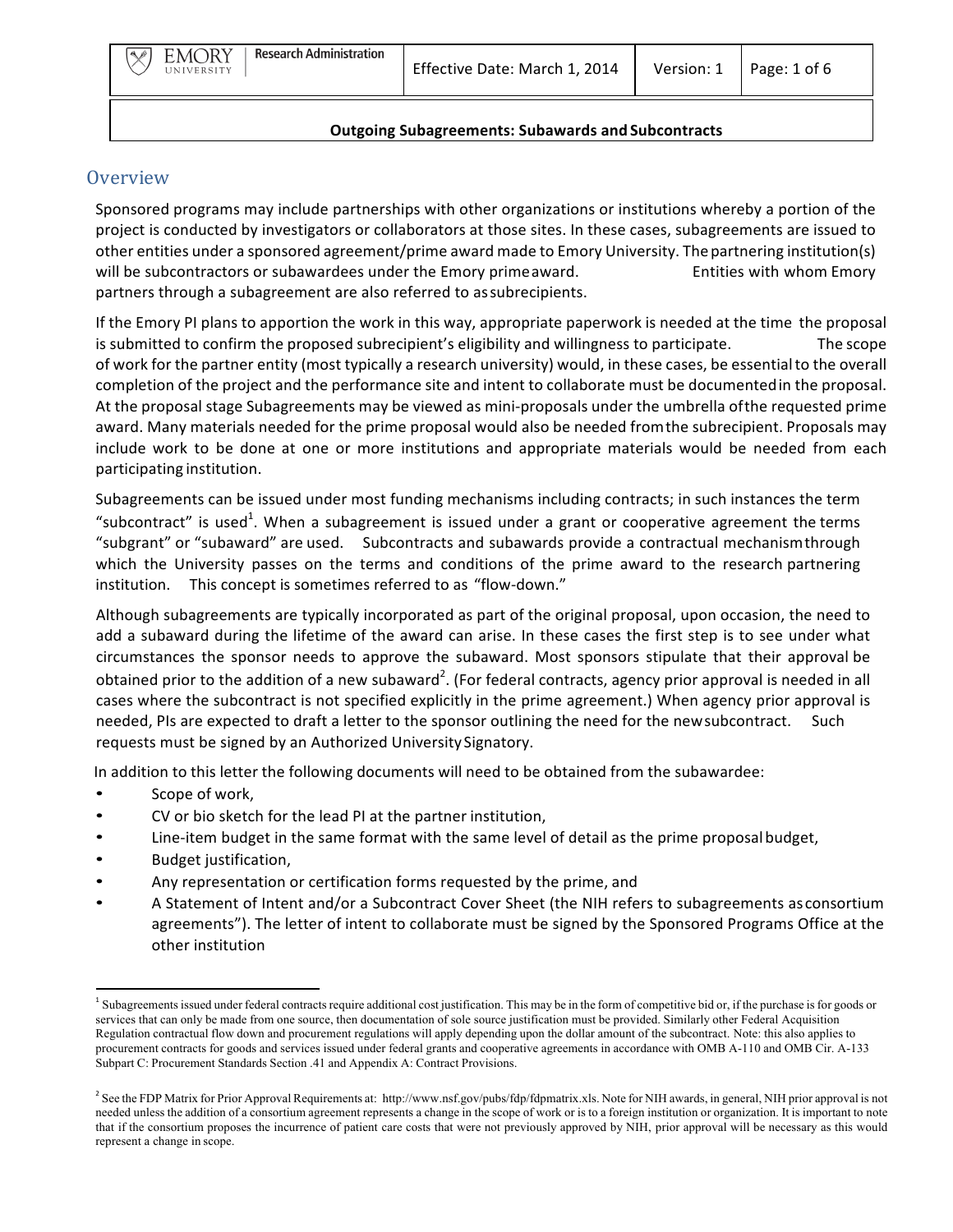Once a proposed subaward has been approved, the PI or his/her support staff will need to submit a request to OSP to establish the subaward. Once the request has been received, OSP staff will begin the drafting and negotiation process. To submit a subaward request, follow the steps outline in the document called, "OSP Subaward Request Process."

For additional information on subawards, including detailed information from NIH on their policy, as well as definitions related to subawards, see below.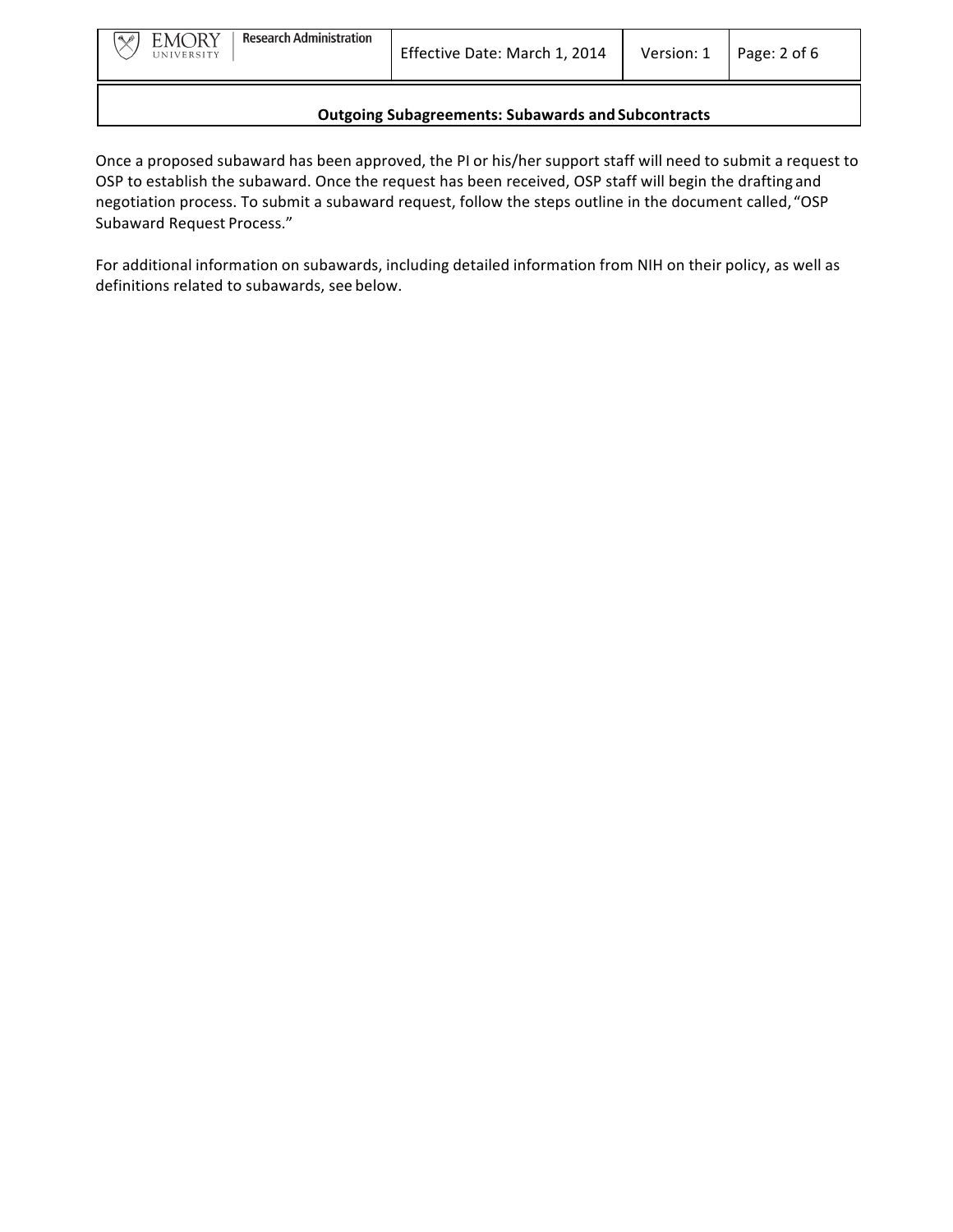## NIH Requirements for Consortium Participants

The grantee must enter into a formal written agreement with each consortium participant that addresses the negotiated arrangements for meeting the scientific, administrative, financial, and reporting requirements of the grant, including those necessary to ensure compliance with all applicable Federal regulations and policies and facilitate an efficient collaborative venture. At a minimum, this agreement must include the following:

- Identification of the individual who will serve as the consortium lead investigator and other individuals responsible for the research activity at each consortium participant along with their roles and responsibilities.
- When multiple PD/PIs are involved at different organizations, only the Contact PD/PI is required to have the official relationship with the applicant organization. PD/PIs in the leadership team at other organizations must have a documented relationship with a consortium organization, but need not be employees. Any consortium agreement must address the unique aspects to these individuals holding the PD/PI role.
- Procedures for directing and monitoring the research effort.
- Procedures to be followed in reimbursing each consortium participant for its effort, including dollar ceiling, method and schedule of reimbursement, type of supporting documentation required, procedures for review and approval of expenditures of grant funds at each organization and timing of applicable reporting requirements. This includes provisions for access to core facilities and resources and whether access will be provided as a fee-for-service.
- If different from those of the grantee, a determination of policies to be followed in such areas as travel reimbursement and salaries and fringe benefits (the policies of the consortium participant may be used as long as they meet NIH requirements).
- Terms that establish whether the Financial Conflict of Interest policy of the awardee Institution or that of the subrecipient will apply to the subrecipient's Investigators.

If the subrecipient's Investigators must comply with the subrecipient's Financial Conflict of Interest policy, the subrecipient shall certify as part of the written agreement that its policy complies with the 2011 revised FCOI regulation (42 CFR 50 Subpart F). If the subrecipient cannot provide such certification, the agreement shall state that subrecipient Investigators are subject to the Financial Conflict of Interest policy of the awardee Institution for disclosing Significant Financial Interests that are directly related to the subrecipient's work for the awardee Institution.

If the subrecipient's Investigators must comply with the subrecipient's Financial Conflict of Interest policy, the written agreement shall specify time period(s) for the subrecipient to report allidentified Financial Conflicts of Interest to the awardee Institution. Such time period(s) shall be sufficient to enable the awardee Institution to provide timely FCOI reports, as necessary, to the PHS as required by the regulation.

Alternatively, if the subrecipient's Investigators must comply with the awardee Institution's Financial Conflict of Interest policy, the written agreement shall specify time period(s) for the subrecipient to submit all Investigator disclosures of Significant Financial Interests to the awardee Institution. Such time period(s) shall be sufficient to enable the awardee Institution to comply timely with its review, management, and reporting obligations under the 2011 revised FCOI regulation.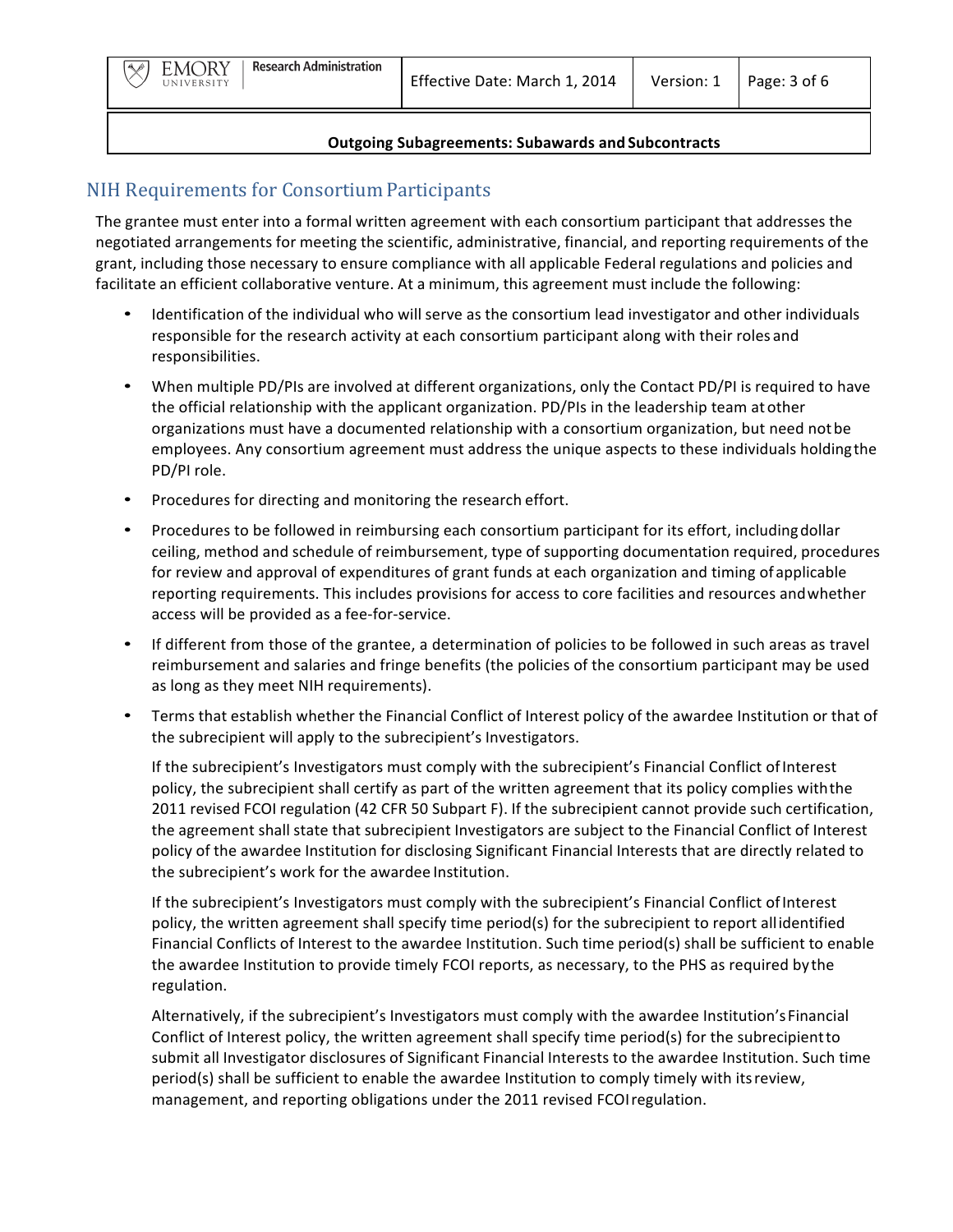- A provision addressing ownership and disposition of data produced under the consortium agreement. This includes whether cell lines, samples or other resources will be freely available to other investigators in the scientific community or will be provided to particular investigators only.
- A provision making the NIH data sharing and inventions and patent policy, including a requirement to report inventions to the grantee (see Administrative Requirements—Availability of Research Results: Publications, Intellectual Property Rights, and Sharing Research Resources in IIA), applicable toeach consortium participant and its employees in order to ensure that the rights of the parties to the consortium agreement are protected and that the grantee can fulfill its responsibilities to NIH.
- Expectations for authorship and co-authorship on publications.
- Provisions regarding property (other than intellectual property), program income, publications, reporting, and audit necessary for the grantee to fulfill its obligations to NIH.
- Incorporation of applicable public policy requirements and provisions indicating the intent ofeach consortium participant to comply, including submission of applicable assurances and certifications (see Public Policy Requirements, Objectives, and Other Appropriation Mandates in IIA).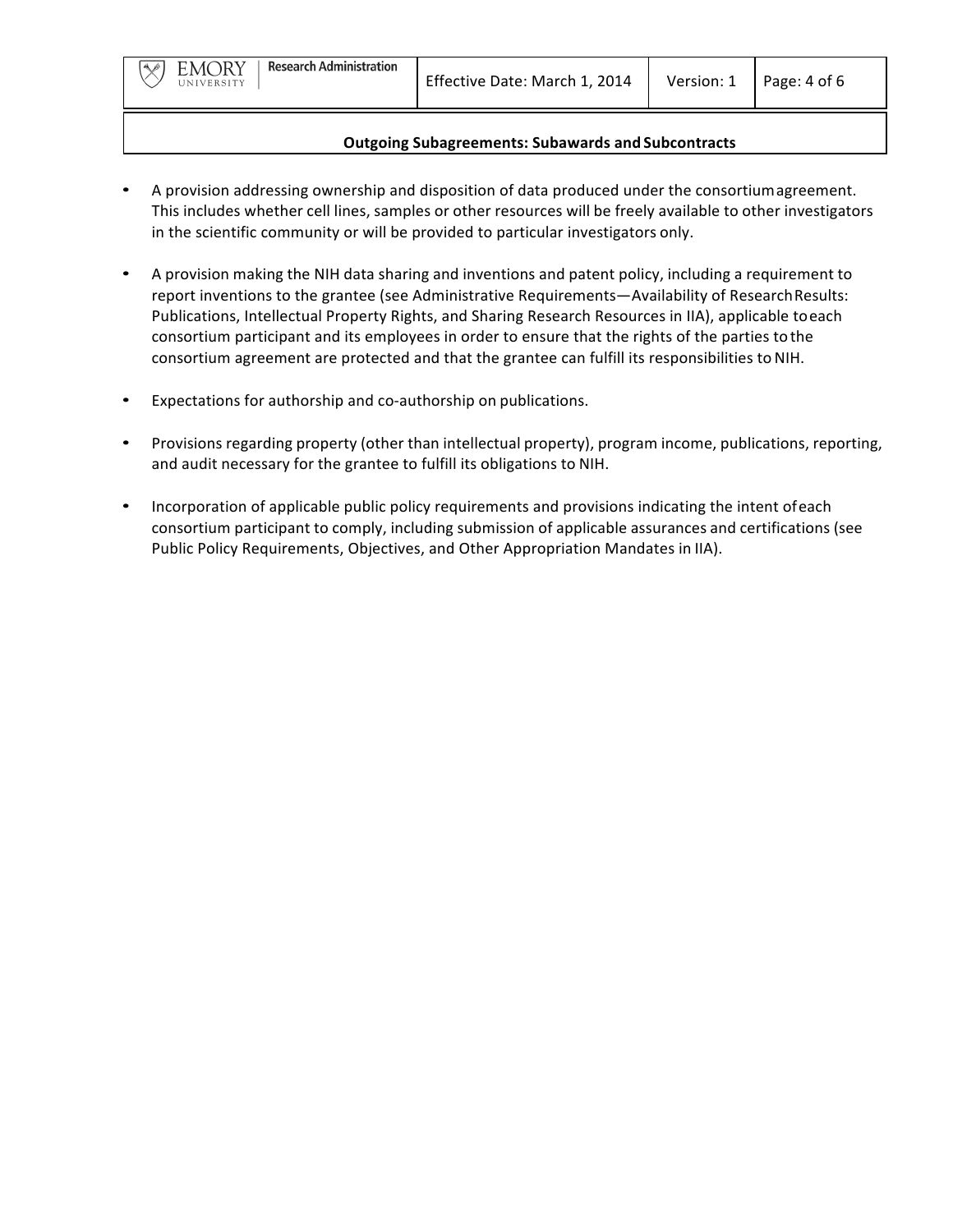## Definition of Terms

**Prime Sponsor** - Refers to the governmental agency or other organization that makes an award directly to Emory or the entity issuing a subagreement to Emory.

**Subagreement-**The document issued to establish a paid relationship with an entity outside the University to accomplish a scope of work under a prime award issued to the University. Subagreements may be issued under a grant, cooperative agreement, or contract from a federal, state, foreign or non-federal award of any type. Subagreements are typically identified and incorporated into the proposal at the time it is submitted to the sponsor. Prior approval from the Prime Sponsor is generally required if a decision is made to issue a subagreement after an award is made.

**Sponsored Contract** - The mutually binding legal document processed by the *Sponsor* and sent to the University specifying the terms under which the acquisition or procurement of sponsored project services will be conducted.

**Sponsored Award/ Prime Award** - The financial assistance document processed by the *Sponsor* and sent to the University that provides support or stimulation to accomplish a public purpose. Definition from A-110: (e) **Award** means financial assistance that provides support or stimulation to accomplish a public purpose. Awards include grants and other agreements in the form of money or property in lieu of money, by the Federal Government to an eligible recipient. The term does not include: technical assistance, which providesservices instead of money; other assistance in the form of loans, loan guarantees, interest subsidies, or insurance; direct payments of any kind to individuals; and, contracts which are required to be entered into andadministered under procurement laws and regulations.

**Subcontract** - The document that formalizes an acquisition or procurement relationship with a third party to perform substantive sponsored project effort to accomplish the aims based upon a Sponsored Contractor Sponsored Award made to the University.

**Subaward** – The document that formalizes an award of financial assistance to a third-party to perform collaborative sponsored project effort based upon a *Sponsored Award* made to the University. The term does not include technical assistance, which provides services instead of money; other assistance in the form of loans, loan guarantees, interest subsidies, or insurance; and direct payments of any kind to individuals. Definition from A-110: (ff) **Subaward** means an award of financial assistance in the form of money, or property in lieu of money, made under an award by a recipient to an eligible subrecipient or by a subrecipient to a lower tier subrecipient. The term includes financial assistance when provided by any legal agreement, even if the agreement is called a contract, but does not include procurement of goods and services nor does it include any form of assistance which is excluded from the definition of "award" in paragraph(e).

**Subcontractor** - The third party performing substantive sponsored project services under a *Subcontract* or *Subaward.*

**Subrecipient:** From A-110 (gg) **Subrecipient** means the legal entity to which a subaward is made and which is accountable to the recipient for the use of the funds provided. The term may include foreign or international organizations (such as agencies of the United Nations) at the discretion of the Federal awarding agency.

**Lower-tier subawards/subcontracts** – additional subawards issued by a Subrecipient; they are under the authority of, and must be consistent with, the terms of both the subaward and the prime award.

**Vendors -**are organizations that provide goods and services. They typically provide similar goods and services to